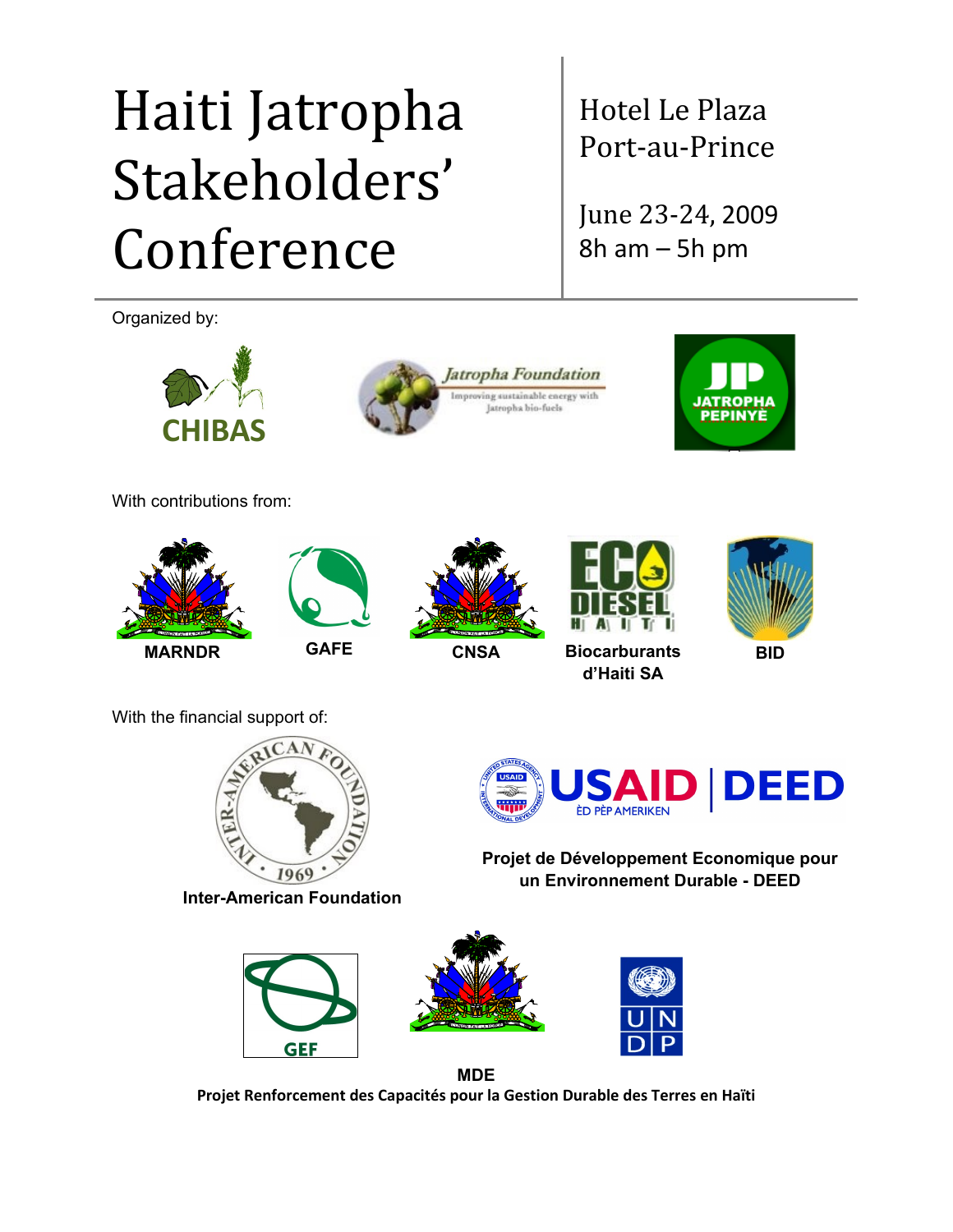## **Table of Contents**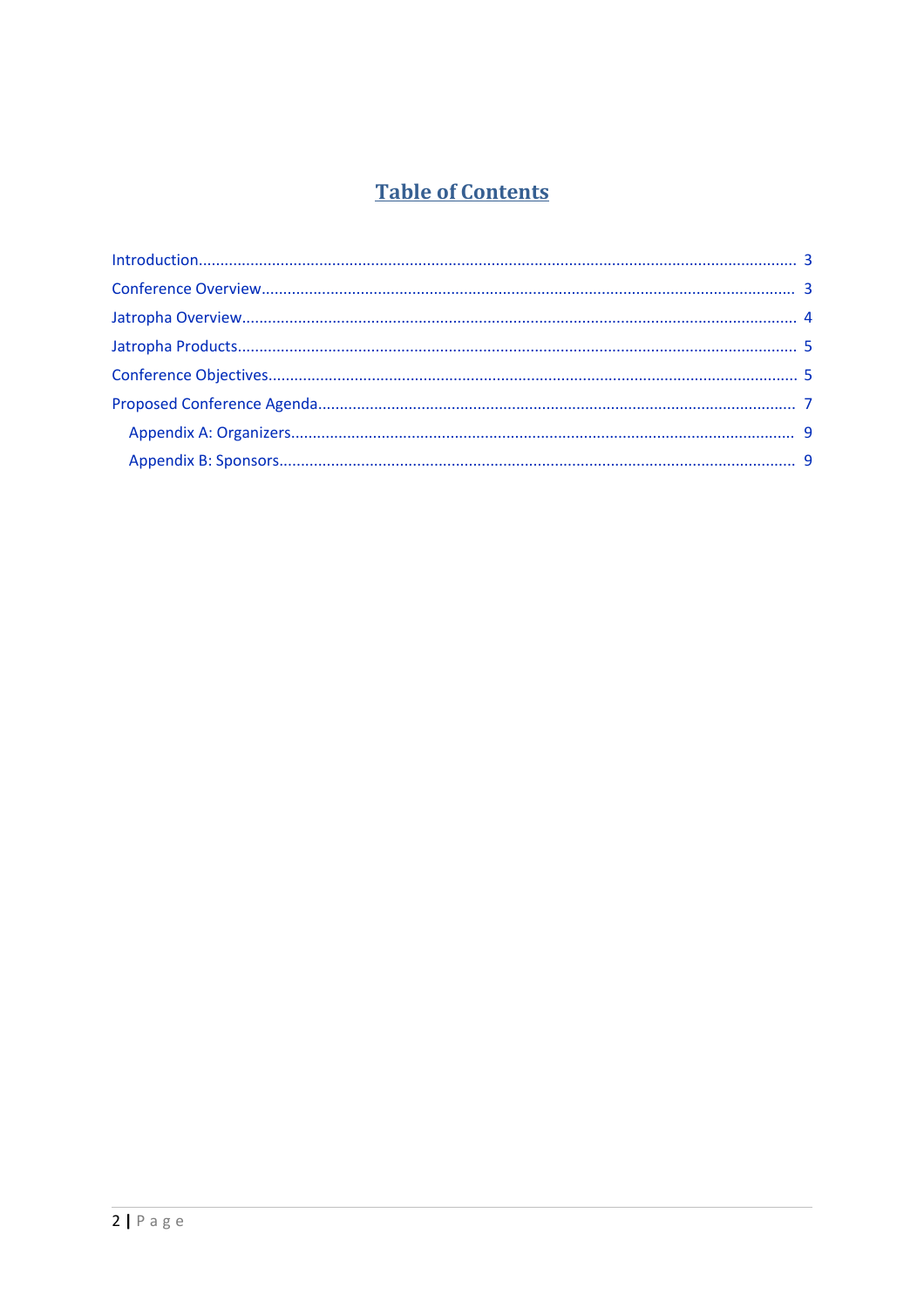## <span id="page-2-1"></span>**Introduction**

CHIBAS, in conjunction with Jatropha Pepinyè and the Jatropha Foundation, are organizing the Haiti Jatropha Stakeholders Conference. The conference will begin the process of bringing together key stakeholders in order to unlock the potential of Jatropha, an indigenous seed-oil crop that can be used to produce sustainable bio-energy for local energy generation and transport. This will begin the process of coordinating an efficient and socially responsible bio-energy sector throughout Haiti. This document outlines an overview of the conference, describes Jatropha curcas and its products in detail, explains the objectives of the proposed conference, and identifies the topics of discussion. This initiative, if successful, could also serve as a model for creating sustainable renewable energy projects throughout Haiti and the Caribbean.

## <span id="page-2-0"></span>**Conference Overview**

*The current situation* in Haiti is ideal to begin developing an inclusive and socially responsible Jatropha bio-energy sector focused on sustainable rural economic development. Approximately twothirds of Haiti's population is unemployed with 66% of Haiti's labor force working as rural, small scale, subsistence farmers. The poorest country in the Western Hemisphere, Haiti suffers from economic underdevelopment, environmental devastation, and energy poverty. The possibility of using a native oil-seed crop to create the basis of a sustainable energy industry opens a wide range of opportunities to support the development of Haiti's rural areas. In the last few years with the growing interest in alternative fuels, Jatropha has captured the attention of many development experts as a crop that could be used to help alleviate dependency on fossil fuels, while also providing livelihood creation in some of the most impoverished countries of the world. Jatropha curcas is an ideal agricultural crop for both, sustainable production by small-scale farmers and a creating a local supply chain creating added value in rural Haiti. Consequently, Jatropha is well suited to Haiti's economy and has strong potential to sustainably increase rural income through small-scale agricultural job creation resulting in increased energy security and an improved national economy.

Haiti is a mountainous country with extreme topography that when coupled with near complete deforestation (98 percent of the country is deforested) equates to immense soil erosion from wind and rain. Jatropha curcas offers an economically viable solution to restoring eroded top soil while increasing income to small-scale farmers. Recent flooding in Haiti, as a result of the 2008 hurricane season, illustrates the need for technical solutions promoting durable reforestation of Haiti's hillsides while simultaneously increasing farmers' income security. Jatropha offers strong potential for economically viable reforestation of Haiti as a perennial and sustainable crop system.

*The Haiti Jatropha Stakeholders Conference* will begin the process of connecting Haitian Jatropha bio-energy stakeholders in order to initiate coordination of a sustainable and socially responsible Jatropha agriculture sector throughout Haiti. The conference will enable networking between a wide range of stakeholders that include small growers (growers organizations), producer groups, Haitian NGO's, relevant agencies in the Government of Haiti and both the, the private sector, bilateral and multilateral, international donor communities. Bringing all of these groups together in a coalition would provide a mechanism to share information, and lessons learned. The conference will also start addressing concerns linked to insuring Haiti's food security and discuss land use strategy for Jatropha cultivation (not competing for space with traditional food crops) and the use of multipurpose Jatropha varieties (high protein animal feed and biofuels). Finally, the private sector has a central role in sustaining any type of socially responsible Jatropha agriculture sector in Haiti and we will have presentations and posters from the groups involved in biodiesel related activities.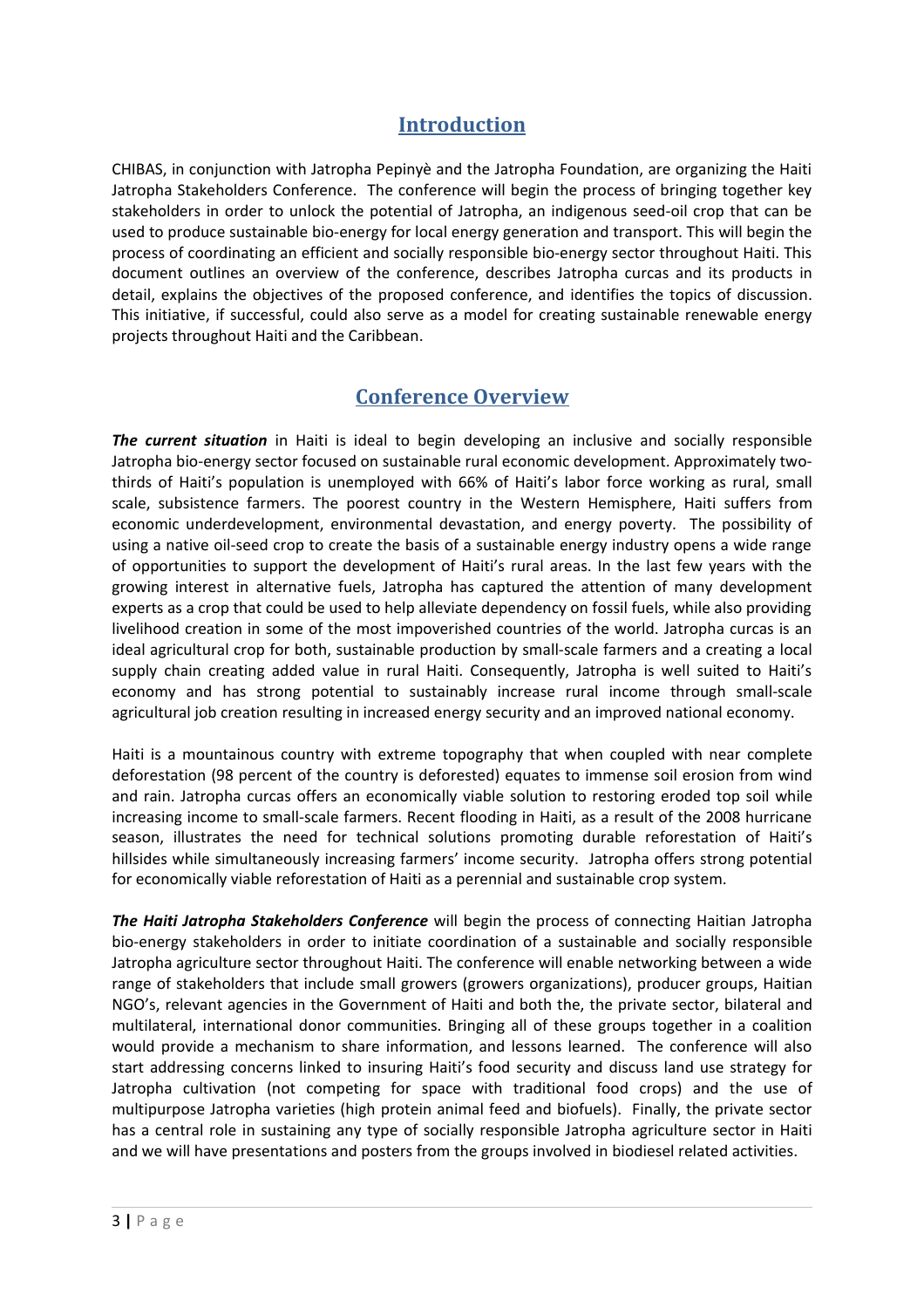- **Economic and environmental benefits** that Jatropha offers Haiti are a strategy to profitably restore environmentally degraded lands. Growing Jatropha will become a part of a strategy for income producing reforestation projects (Jatropha should not be grown on prime agricultural land).
- **Jatropha products and by-product** will be discussed in great detail beyond bio-fuel, such as high-protein animal feed and honey.
- **Relevant technologies** needed for sustainable and socially responsible production of Jatropha agro-products will be pivotal in developing a locally and regionally based Jatropha production and consumption economic sector.
- **Government Policies** needed to promote a Jatropha industry that pro-actively benefits the resource poor, promotes economic growth in Haiti and improves national food and energy security.

#### *Expected Conference participants:*

- Growers and producers
- Downstream processors
- Logistics coordinators
- Project developers
- Potential consumers
- Donor community
- Investment community
- Government of Haiti and policy makers

## <span id="page-3-0"></span>Jatropha Overview

*Jatropha curcas* is a drought tolerant perennial crop plant that can grow in marginal lands unsuitable for the traditional annual food crops; it that is ideal for the sustainable and socially responsible production of bio-energy in developing economies throughout the tropics. Jatropha also has highquality straight vegetable oil (SVO). Jatropha is a perennial crop, shedding its leaves during the dry season, improving soil fertility over the long-term further decreasing input requirements and costs for sustainable Jatropha production systems.

Jatropha has few requirements with respect to its environment allowing it to grow in areas that are too dry or too arid for other plants, or lands that have been abandoned by humans because of soil depletion. It effectively has the potential to convert marginal wasteland into a national income generating asset. Jatropha oil could bring significant wealth to Haiti's poorest farmers in Haiti's most marginalized areas and at the same time reduce Haiti's dependence on foreign fuel imports. By improving Haiti's energy independence, Jatropha will positively impact Haiti's economy and improve Haiti's balance of payments.

Rural job creation is the primary social benefit attributed to Jatropha production with sustainable and socially responsible production systems, while reforestation of marginal land and bio-energy production are the primary environmental benefits. Jatropha bio-energy is an income generator also promoting affordable energy independence in disenfranchised rural economies. Examples from countries in Africa provide examples of how Jatropha cultivation can engage isolated areas in energy production and income generation.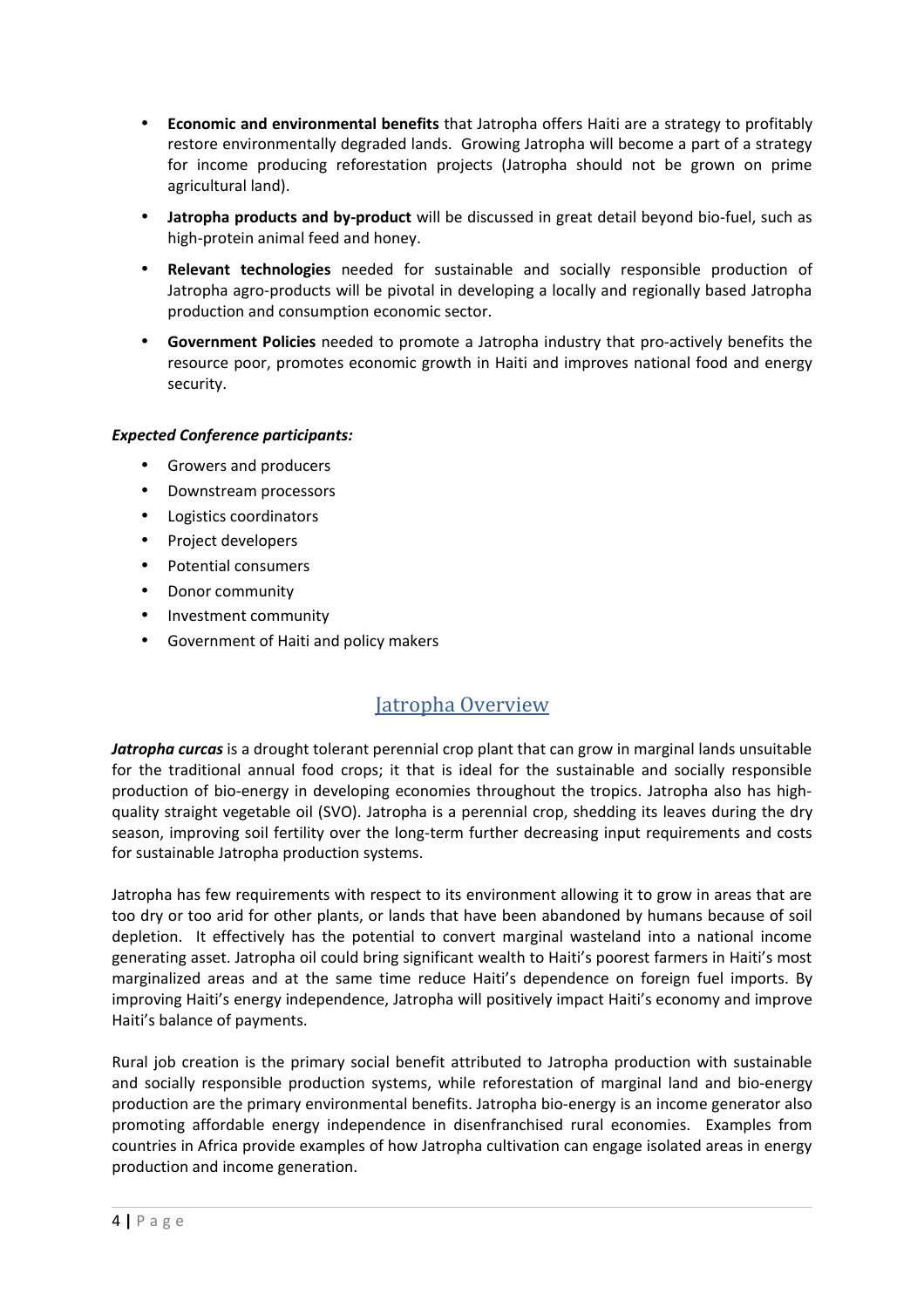## <span id="page-4-1"></span>**Jatropha Products**

*Straight vegetable oil (SVO)* is an indirect substitute for bio-diesel, petro-diesel and a direct substitute for fuel oil. Jatropha SVO is the least capital intensive Jatropha fuel supply chain that enables small-scale farmers and producer cooperatives to maximize value added to the end product in the local economy. Jatropha SVO can be consumed in diesel engines that have been converted to run on SVO fuel. Examples of Jatropha SVO ready engines are most fuel oil engines and low-speed, gravity fed Lister type engines running under 1200 RPM. These types of engines have strong competitive advantages in the production of local electricity, grinding mills, seed crushing operations, water pumps, irrigation, and small industry due to lower fuel costs associated with SVO fuel relative to bio-diesel, petro-diesel and fuel oil. Approximately 75% of Haiti's electricity is produced in large, fixed-speed diesel engines creating a large potential demand for Jatropha SVO fuel. SVO engine and conversion system technologies have been around for nearly a century and have been proven with Jatropha SVO in Africa and Asia.

*Bio-diesel* is a direct substitute for petro-diesel fuel that is equally efficient and has the potential to burn cleaner than petro-diesel if quality standards are met. Bio-diesel can be used purely in diesel engines as B100 or blended with diesel (at any percentage) creating flexible and low-switching cost consumption. The majority of Haitian liquid fuel consumption is in the form of petro-diesel and fuel oil, both of which use compression ignition engines and are ideal for use of Jatropha bio-diesel. In addition to substituting petro-diesel, Jatropha bio-diesel is a less-toxic substitute for kerosene fuel used in Lamps and stoves. Biodiesel applications in lamps and stoves will have the largest impact on rural villages for light and cooking.

*High-protein animal feed* is a potentially high-value product derived from non-toxic Jatropha varieties. Jatropha seeds maintain high-levels of protein similar to the nutritional content of soy beans creating an opportunity for Jatropha to produce energy, food and animal feed in larger quantities than soy beans. Haiti currently imports animal feed that is too expensive for small-scale rural farmers, effectively creating a large barrier of entry for animal husbandry, such as chicken, tilapia, and dairy farming. Unlike soybean, Jatropha can be grown on land that is not currently utilized for traditional food crops making Jatropha a lucrative and equally multi-faced crop.

*Charcoal briquettes* are an ideal by-product from Jatropha fruit shells and hulls. Charcoal is the primary fuel used for cooking in Haiti and is largely responsible for the rapid rates of deforestation in recent decades as a result of hardwood being the primary input for charcoal production.

*Honey,* produced from Jatropha flowers is a high-value Jatropha product that adds value at the local village level. Jatropha is pollinated by insects, primarily honey bees, creating ideal conditions for honey bee propagation in conjunction with Jatropha farming. By producing honey with Jatropha pollen, bees enhance Jatropha fruit production which equates into higher oil yields per tree and hectare.

## <span id="page-4-0"></span>**Conference Objectives**

*Strategy development* is the primary goal for the Haiti Jatropha Stakeholders Meeting to cultivate an inclusive business environment for sustainable and socially responsible production of Jatropha throughout Haiti. Jatropha production in a locally oriented value chain will maximize the sustainable development of local and rural economies throughout Haiti. The economic multiplier effect will be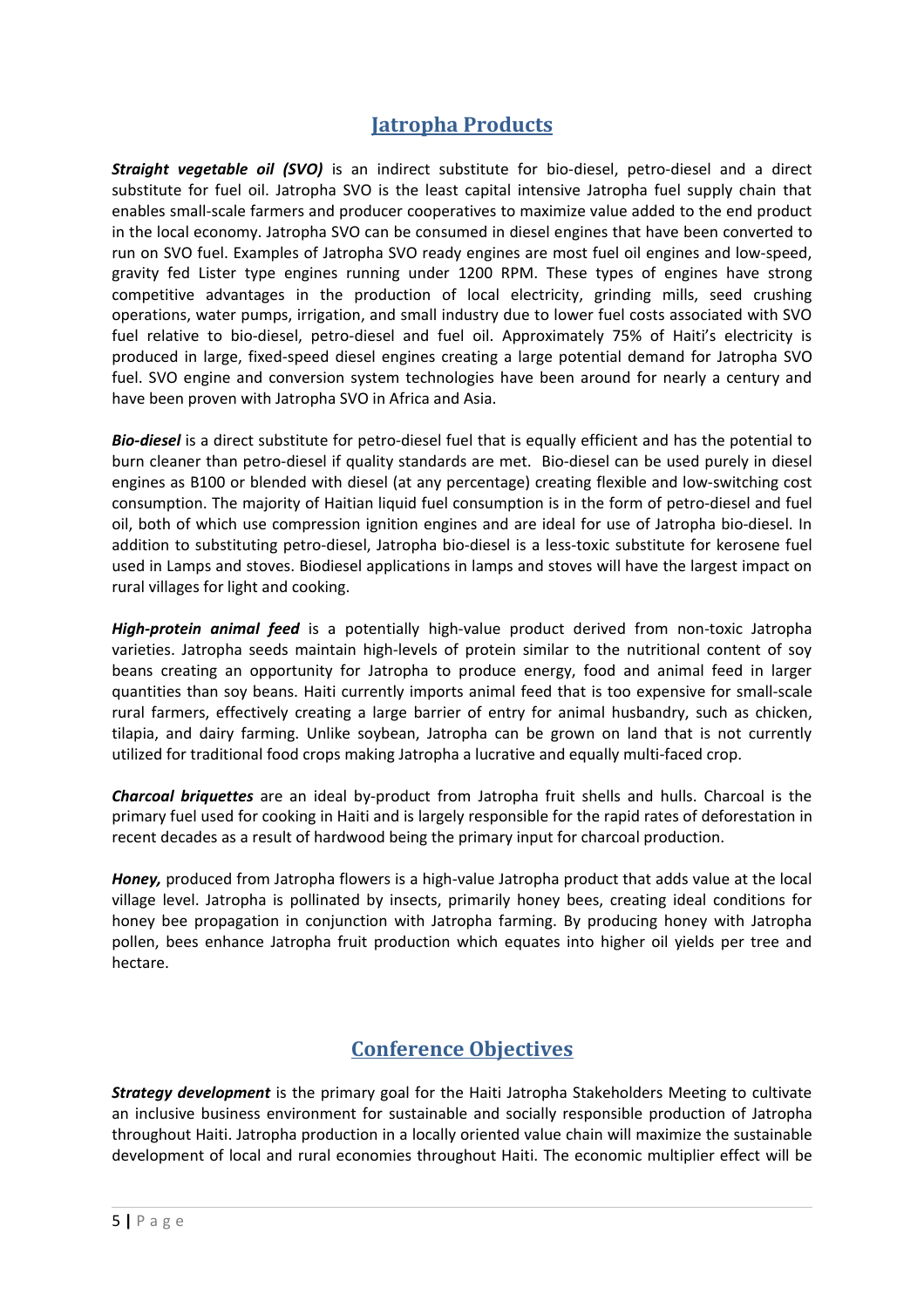maximized in a sustainable and profitable value market chain maximizing incomes for the farmers and the local community.

**Define specific products and markets** derived from Jatropha agriculture for consumption at the business, urban and village levels. Examples of product and markets are as follows:

- Transportation fuel
- Stoves and lamp fuel
- Electricity generation for home and business
- Charcoal briquettes
- Animal feed
- Organic fertilizers

*Networking* will be facilitated through flexible break-out-sessions designed to effectively connect complimentary industry participants. Break-out/poster sessions will focus on current projects directly and indirectly related to Jatropha bio-energy production; giving all stakeholders the ability to effectively network. Development of a coordinated and efficient production sector is strongly correlated to the ability of stakeholders to network and communicate with each other in an open and sector-focused environment.

*Knowledge* Dissemination will be facilitated by a panel of speakers with first hand experience working with Jatropha both internationally and in Haiti. Simultaneous translation will be provided in French, Creole, and English.

- **Day 1** will focus on the economic, environmental and social opportunities and risks associated with the adoption of Jatropha cultivation throughout Haiti in a sustainable and socially responsible industry structure.
- *Day 2* will focus on presenting relevant technologies for the development of a successful Jatropha curcas bio-energy industry in Haiti. Speakers will cover best practices throughout all aspects of the Jatropha market value chain.

#### **Conference Outputs**

- **Begin** the process of creating a growers network with technical expertise on both Jatropha cultivation and marketing strategies
- **Facilitate** greater international exchanges that support improved agricultural and environmental goals through Jatropha cultivation.
- **Connect** the investment community with local NGO's working with Jatropha and small scale farmers, private Jatropha projects, and grower groups.
- **Educate** local stakeholders of best practices of Jatropha cultivation, processing, and logistics.
- **Plan** to reconvene and create a virtual group of experts, growers, NGOs, and private sector leaders.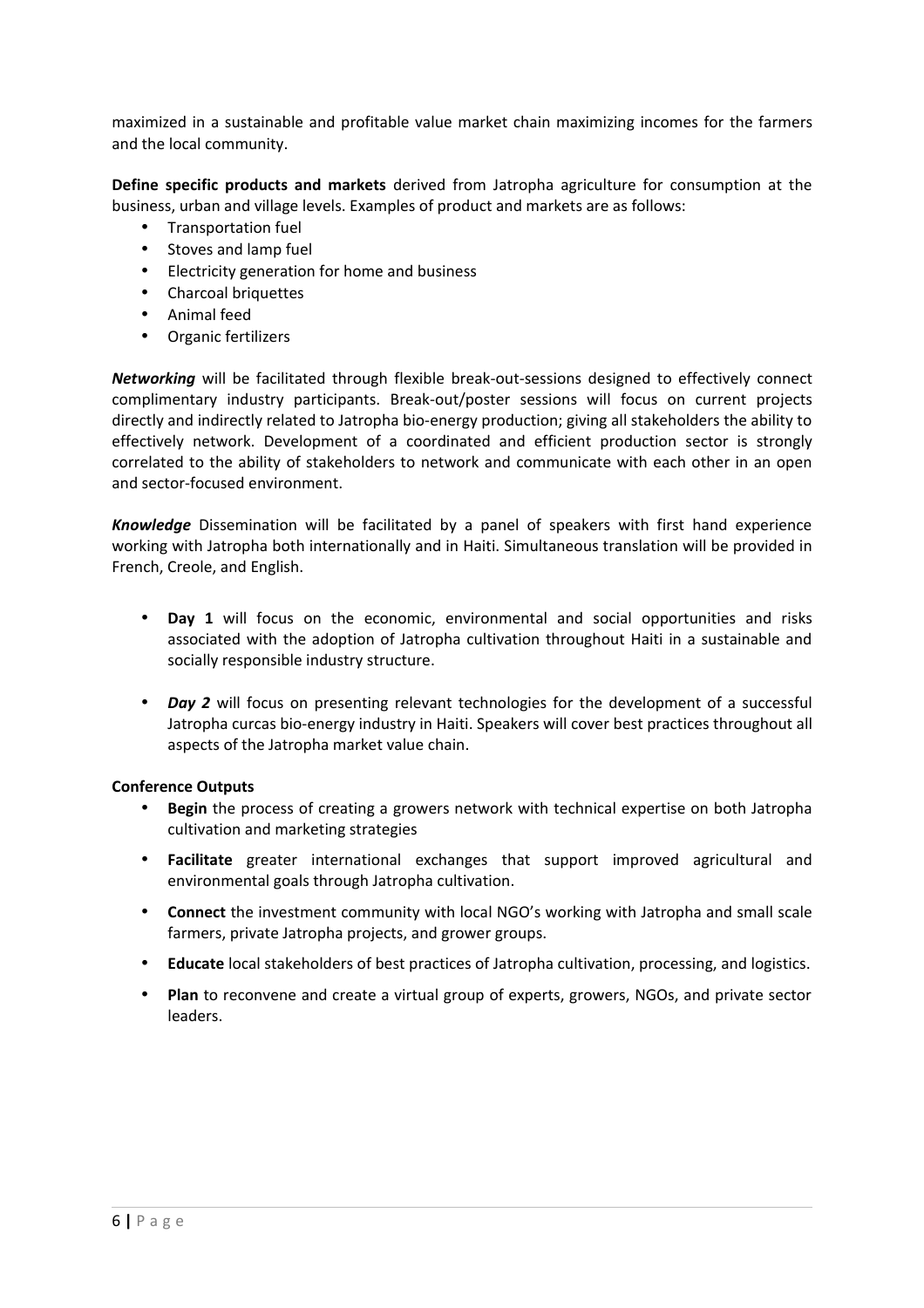## <span id="page-6-0"></span>Proposed Conference Agenda

#### *Day 1: Economic, environmental and social opportunities and risks from Jatropha production*

- Introduction: Presentation of 1<sup>st</sup> day speakers and a short introduction to Jatropha for sustainable rural economic development in poor and disenfranchised economies with an overview of the current status of Jatropha cultivation in Haiti.
- **Joanas Gué, Minister of Agriculture, Natural Resources and Rural Development**.
- **Overview of Jatropha as more than an energy crop:** An overview of products and byproducts of Jatropha cultivation while explaining how relevant technologies are mature and easily implementable in rural Haiti**; Non-toxic Jatropha** from Mexico illustrates that there are edible sources of Jatropha in the world. Edible Jatropha meal has strong potential as a high protein animal feed. Gael Pressoir, CHIBAS.

### *Coffee/poster break*

- **Market Chain development as a requirement for sustainable land use.** Jean Charriot Michel, UNDP/MDE
- **Land use**: More than 60% of land in Haiti is underutilized or not used at all due to deforestation and subsequent soil degradation. GIS aerial & satellite imagery, analysis, and statistics will identify land suitable for Jatropha cultivation without affecting the food chain and areas to be preserved for ecological reasons. Gael Pressoir, CHIBAS.
- **Biodiesel market and economic feasibility study.** Eduardo Almeida, IADB.

### *Lunch break*

- **Sustainable and socially responsible supply chain** development is critical to the successful implementation and long-term integrity of Jatropha cultivation in Haiti. Jatropha has many characteristics that benefit the resource poor in rural developing economies.
- **Domestic markets for Jatropha products and by-products** will be explained in reference to specific opportunities in Haiti such as SVO and diesel fuels, charcoal (TBA, BME?), and animal feed (TBA, Veterimed?).
- **Presentation of the draft for the national strategy for biofuel development in Haiti.** Arlan Lecorps, spokesperson of the inter-ministerial commission on biofuels

### *Coffee/poster break*

- **Jatropha and food security,** introduction, challenges, risks and opportunities (TBA).
- **Insuring food security in Haiti**. Gary Mathieu, CNSA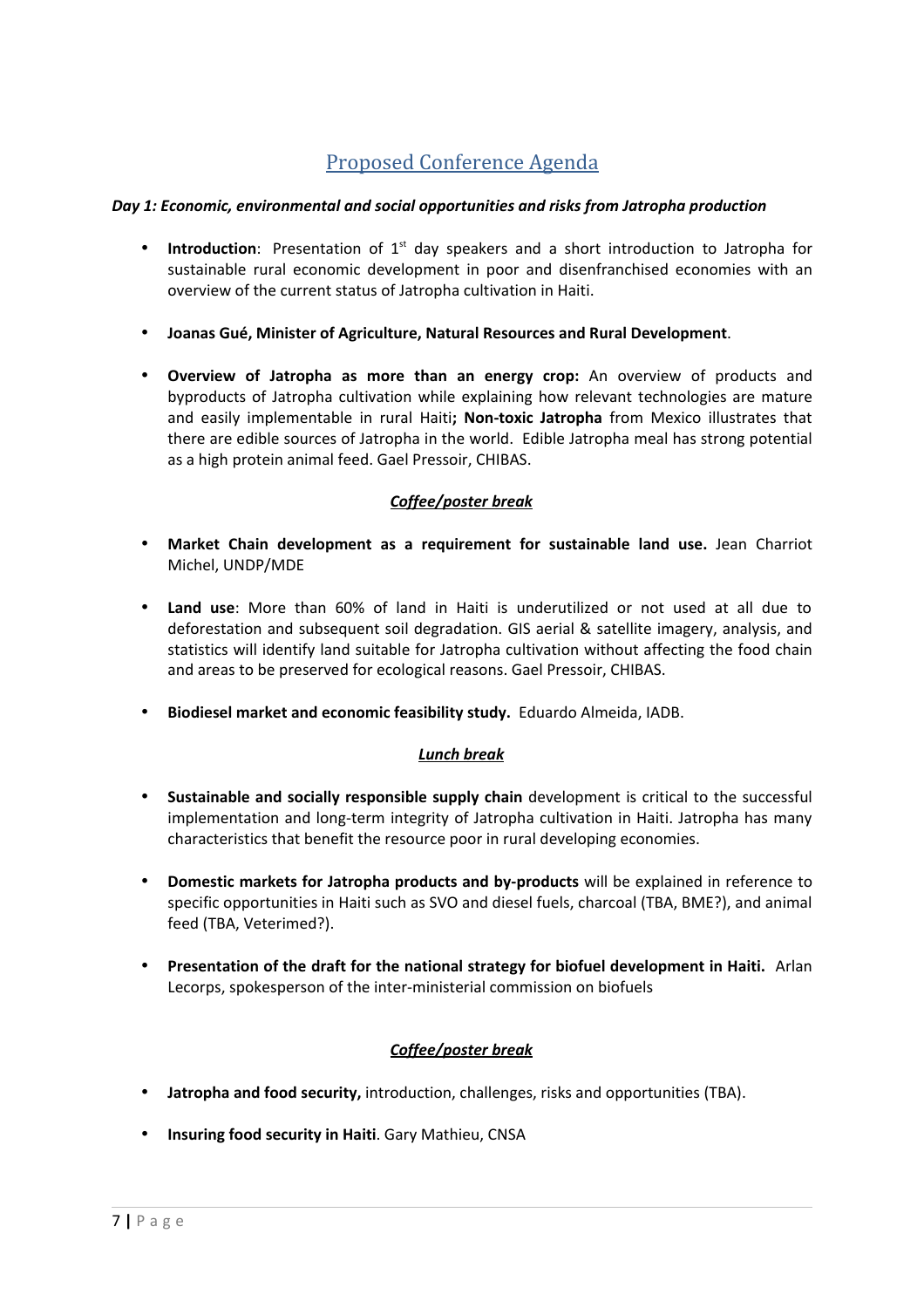• **Panel Discussion** focused on the opportunities & risks involved with defining a way forward for Haiti. Panel participants will include community/farmer's organization leaders, NGO's, the private sector, scientists, and Government of Haiti policy makers.

#### *<u>Day 2: Relevant Technologies and Implementation Strategies:*</u>

- **Research & development** needed to maximize Jatropha curcas agricultural production as a sustainable bio-energy crop for rural developing economies. Gael Pressoir, CHIBAS
- **Fruit processing**; harvesting, shelling, hulling, roasting, cooking, pressing, and storage. Reginald Noel, Biocarburants d'Haiti SA.
- **Geographic Information Systems (GIS)** and relevant applications for Jatropha production. Gael Pressoir, CHIBAS.

#### *Coffee/poster break*

- **Oil Processing** strategies ideal for both small-scale and large-scale projects producing both, bio-diesel and SVO fuels. Discussion will cover specific cost-benefit analysis. Reginald Noel, Biocarburants d'Haiti SA
- **PINHAB: Partners for an Haitian Biodiesel Industry.** Short presentation Elisabeth Cooke.
- **Saint Louis du Sud Jatropha feasibility study.** Short presentation Yvon E Elie.
- **Jatropha production in an extremely isolated area (Belle Fontaine) for local consumption** Short presentation – Alexi, Gafe
- **Jatropha project in the North East**. Short presentation Agr. George, Jatropha Pepinyè.

#### *Lunch break*

- **Binational Jatropha project on the Haitian Dominican border.** Short presentation Chery jean Osmy, IRC/Sup-Agro/IDDI.
- **Presentation of Biocarburants d'Haiti SA**. Short presentation Rachel Noel, Biocarburants d'Haiti SA
- **Learning from the West African experience.** Short presentation David Tilus, GAFE.
- **Where to plant and not plant Jatropha; case study. Short presentation** Gael Pressoir, CHIBAS
- **Defining government policies**, (including land use), standards, and regulations that will be needed for the newly emerging Jatropha agro-industry. Reginald Noel, Biocarburants d'Haiti SA

### *Coffee/poster break*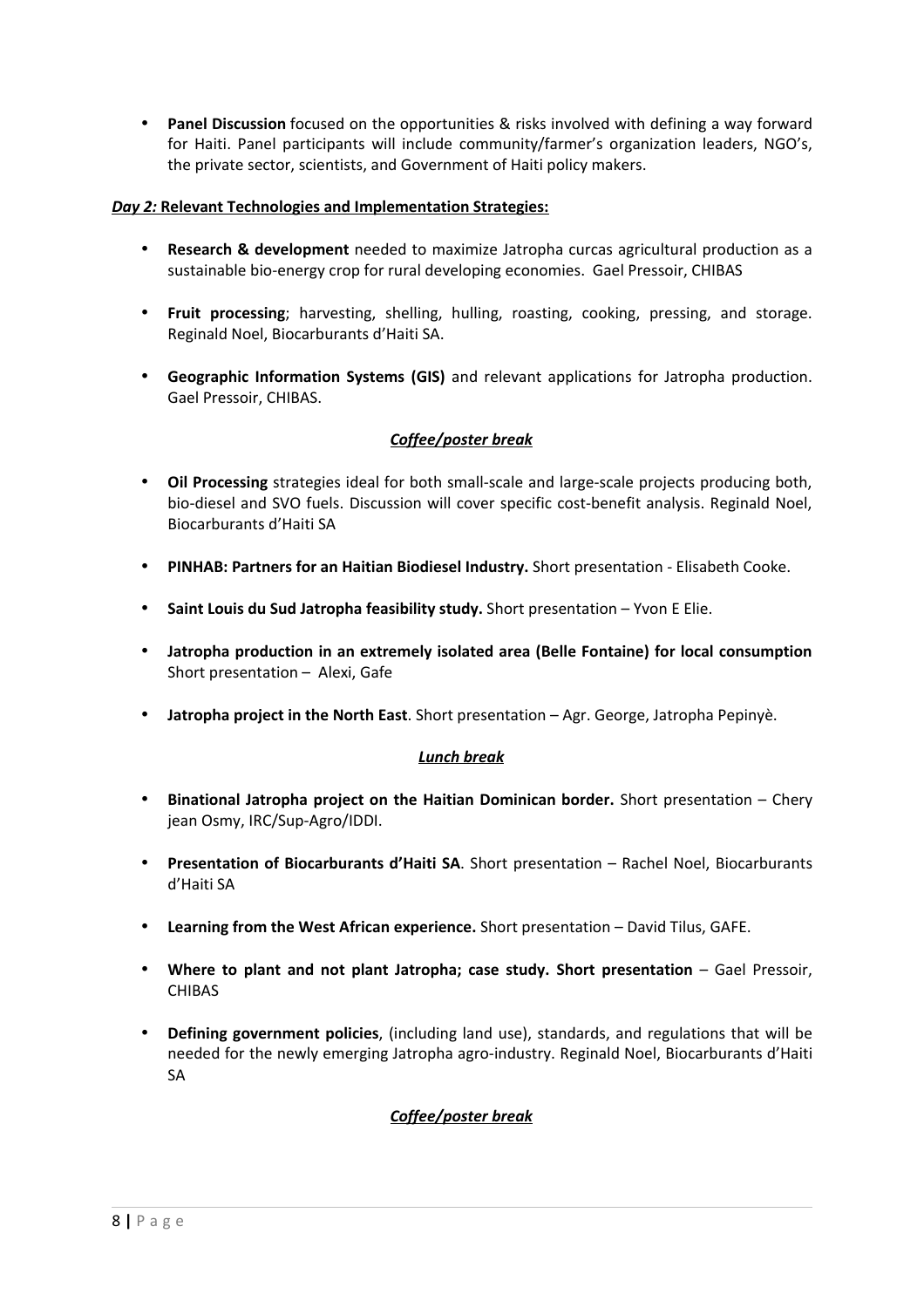- **Role of the private sector** as stewards of socially sustainable production practices and business models that profitably maximize benefits to growers and the economy in rural Haiti (TBA).
- **Concluding Remarks** focused on specific action steps going forward to develop a sustainable and socially responsible Jatropha bio-energy sector in Haiti.

## <span id="page-8-1"></span>*Appendix A: Organizers*

*Fondation CHIBAS-Haiti* (research center on bio-energy and sustainable agriculture, [www.chibas](http://www.chibas-bioenergy.org/)[bioenergy.org](http://www.chibas-bioenergy.org/)) is a not-for-profit organization based in Haiti. It is an institute founded with the goal of establishing a Regional Bio-fuels Technical & Knowledge Center (CHIBAS) that will contribute to developing and acquiring the technologies needed for the development of the bio-fuel sector in Haiti. (1) CHIBAS will be improving, releasing and promoting the use of improved sweet sorghum and Jatropha varieties as multipurpose crops (food/feed and energy) for the sub-humid and drought prone regions of Haiti; (2) CHIBAS is to be a technical center to serve the farmers and the agribusiness sector in getting access to the best and most adequate technology and the best agricultural practices; (3) CHIBAS realizes feasibility studies to establish plans for the formulation of project designs (or projects) and investment strategies (including a complete sustainable and profitable value market chain assessment) maximizing incomes for the farmers and the local communities.

*Jatropha Foundation*, launched in 2007, is a US-based not-for-profit dedicated to development of a sustainable global Jatropha bio-energy sector. Specifically, Jatropha Foundation conducts research & development, Jatropha-based rural development projects, and spearheads sustainability initiatives for large-scale commercial Jatropha production systems. Organizational philosophies pertain to sustainable business, social entrepreneurship, and working with the poorest of the poor in order to truly begin to alleviate systemic poverty via Jatropha energy independence.

**The Jatropha Pepinye** (JP) is a nonprofit Haitian business that grows and sells transplant seedlings of Jatropha curcas for renewable energy, rural economic development, and the re-vegetation of devastated landscapes. The nursery is located in Terrier Rouge in northeastern Haiti on the newly improved Route Nationale.

## <span id="page-8-0"></span>*Appendix B: Sponsors*

#### **The Inter-American Foundation (IAF)**

IAF is an independent agency of the United States government that provides grants to nongovernmental and community-based organizations in Latin America and the Caribbean for innovative, sustainable and participatory self-help programs. The IAF primarily funds partnerships among grassroots and nonprofit organizations, businesses and local governments, directed at improving the quality of life of poor people and strengthening participation, accountability and democratic practices. To contribute to a better understanding of the development process, the IAF also shares its experiences and the lessons it has learned.

#### **Haiti - Economic Development for a Sustainable Environment (DEED)/DAI/USAID**

Providing rural communities with the economic incentives and knowledge to improve the management of critical watersheds and natural resources